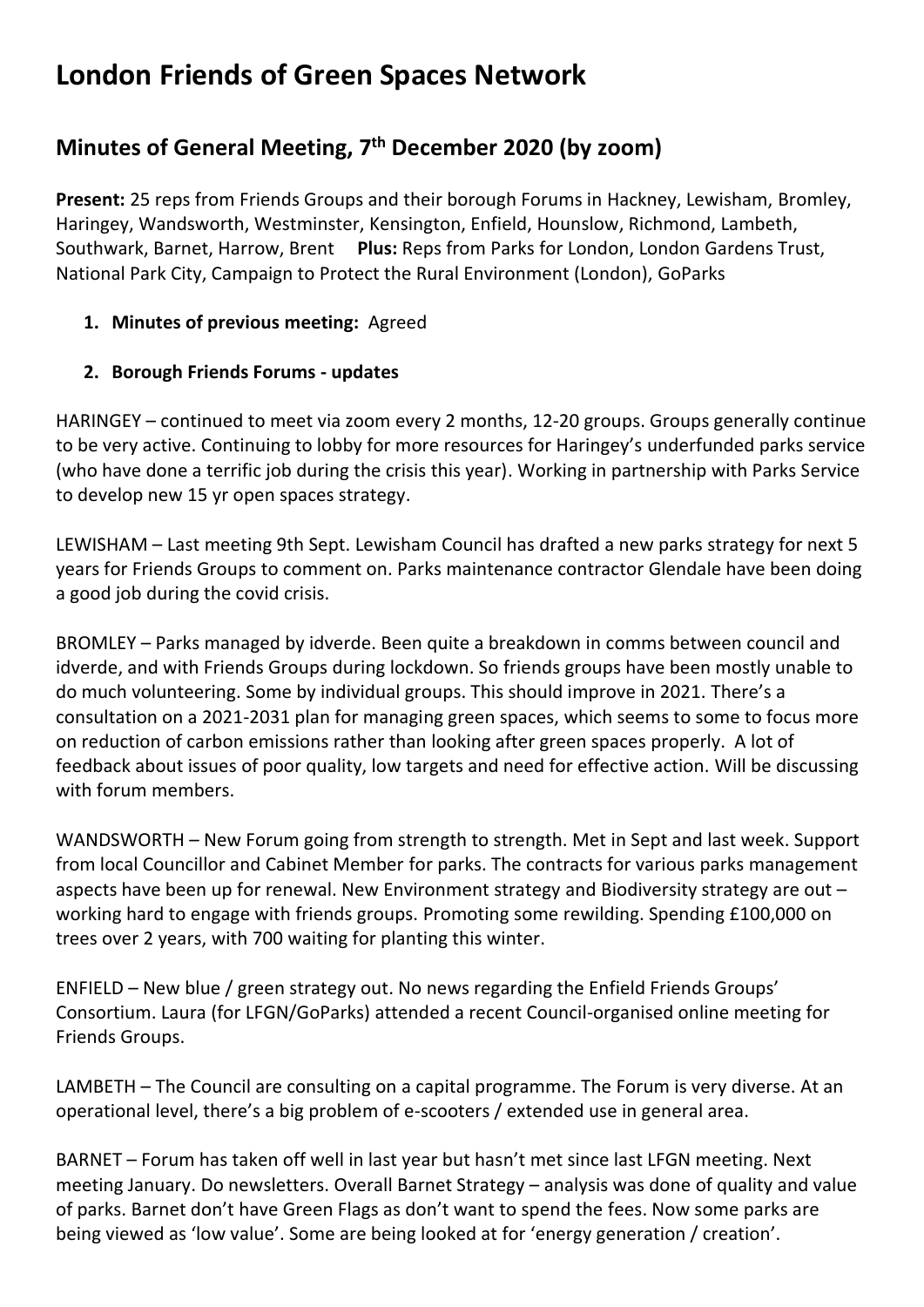SOUTHWARK – Forum operates via a newsletter, intermittent. MOL (Metropolitan Open Land) in Green Dale is under threat. Lots of new groups e.g. Trees for Bermondsey. Working quite well but also at loggerheads from time to time on planning issues e.g. two oaks which have been saved at Cox's Walk.

HARROW – Forum meeting via zoom – general meeting in Dec. Main concern is trying to get new groups on board but struggling to find banks to allow them to open bank accounts. They can constitute but obviously can't fundraise, or we can't transfer money to them.

HACKNEY – Consulting on 10 year plan for parks. Forum meeting about that last week - quite well attended. Hasn't been very active lately. Some continuity of attendance but need to do a bit better. Plan is reasonable and includes good responses to some concerns raised in the last year or two. Pilot scheme for heat pumps extracting heat energy from under the ground in parks.

BRENT – Forum is working with the council and with other groups like Clean Air for Brent, Brent FoE, various others which orbit around that. Now involved with proposed new 30 year strategy. Glossy looking document but so far not a lot of detail and not a lot of immediate goals for them to reach. So we're going on a training course via zoom and we're going to learn how to analyse it properly and respond. Under pressure, the council has created the Brent Environmental Network (includes the Forum) and planning a meeting with the Head of Environment. Interested in ground heat pumps and MOL issues.

MERTON – Forum meeting next week. A focus on felling of mature trees - there's been a spate and it's quite worrying. Continuing to liaise over general maintenance issues.

RICHMOND – Friends of Ham Lands reported they are involved with Richmond Biodiversity Partnership. Richmond Forum is chaired by SWLEN (now re-named Habitats and Heritage), no update available.

HOUNSLOW – Friends Forum is chaired by SWLEN (now called Habitats and Heritage) and haven't met recently so hoping this will happen soon.

HYDE PARK – AGM on zoom with 75 members. Park managers – good relations. But CEO won't talk money. Usually not a problem but commercial events cancelled due to covid so money is not rolling in. Otherwise generally OK. Cut back a bit on staff.

### **3. Updates from London and National organisations**

PARKS FOR LONDON - Good Parks for London 2020 (annual audit of all of London's parks services performances) came out last week – available on PfL website. A great read!

LONDON GARDENS TRUST – Busy fighting applications for inappropriate development affecting historic parks. LGT have shortened their name.

LONDON NATIONAL PARK CITY – Continue to promote community action for greenspace and wildlife. Have set up a new round of NPC Rangers. Setting up a developers group to do with parks. Hoping to see 25 national park cities around the world by 2025.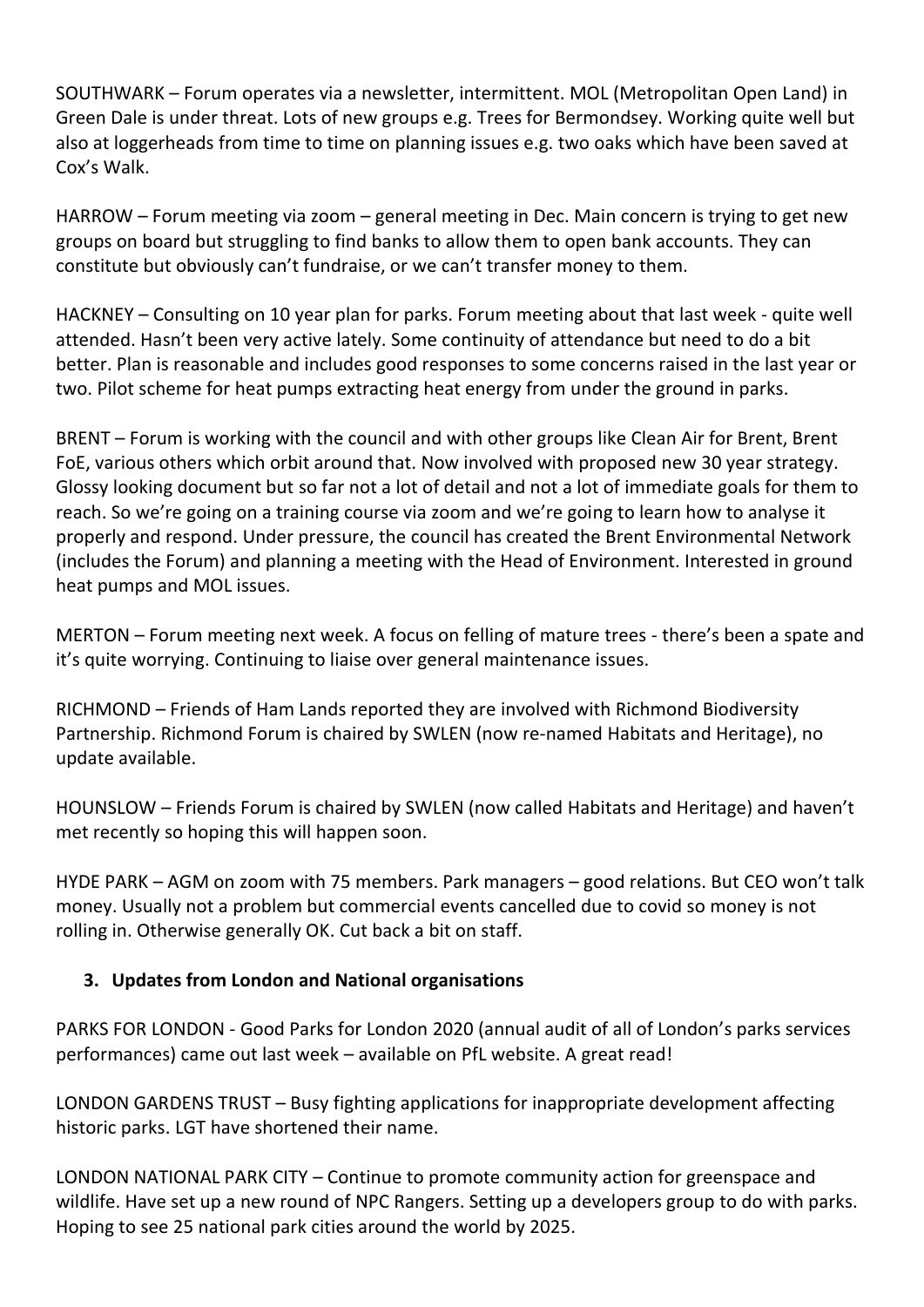CPRE LONDON – '10 new parks' campaign is ready to launch. Also have #GreenSpace4All and Streets into Parks. Lots of campaigning going on. Read about it at cprelondon.org.uk in the News section.

A MORE NATURAL CAPITAL - new alliance coordinated by CPRE London is a coalition effort creating a manifesto for the London mayoral elections scheduled for next May. LFGN (via Dave) has been actively involved, as have Friends of the Earth, Woodland Trust, National Park City, RSPB, TCV and others. Good to see the Manifesto calls for support for the Charter for Parks (including for parks to become a statutory, properly funded service). There will be a hustings meeting for all Mayoral candidates, and a twitter campaign to raise the profile of London's greenspace and green issues generally. Will be promoted in the new year – all Friends Groups urged to publicise this joint effort.

GOPARKSLONDON – Now up to 200 groups' listings on GoParksLondon map. Big thing now is getting ready to launch walking/cycling routes and publicity in each borough, planning for 12 boroughs next year. Working initially in Merton, Enfield, Brent and Newham.

NATIONAL FEDERATION OF PARKS AND GREEN SPACES / UK FRIENDS GROUPS MOVEMENT - The Parks Community UK initiative/website has launched a special strength-checker tool for all Friends Groups to be able to fill in a questionnaire and evaluate how they are getting along - and get a free written report back. Encouraging all groups to have a look and evaluate, find out where you can improve, get more members, be more effective etc. About 100 groups have already done this! Just google 'Better Friends' or go to parkscommunity.org.uk . Also 2 new guides on the website, one on campaigning to defend sites under threat. Second guide is on the importance of local site Management Plans and how you can help create or lobby for one.

### **Working Groups and Issues**

CARS IN PARKS Royal Parks are consulting on proposed road closures. Have a look on their website. In Hyde Park they have been closing on certain days for a few hours and there hasn't been too much problem – slowly but surely progress! We have said we should have a discussion about restricting car use in parks. Also car parks in parks could be turned into something more useful. Tim Webb volunteered to start a document on cars/traffic and parks – others welcome to join him. Tim (Hackney Marshes) said he might be able to help.

NATURE CONSERVATION AND BIODIVERSITY Alona has produced a superb 2021 calendar of dates relevant to biodiversity and other key greenspace themes. Anyone can look at it and people could think 'ooh we could do something on that day'. It could be broader – 'be nice to nettles week' !!! It includes 'outdoor classroom day' so it is a bit broader. Dave will put it on the national website once it's ready. It would be nice if someone could make an attractive graphic with it. Also Alona, Simon and others have been working on a 'How to develop or enhance biodiversity in your greenspace' hints / advice, working collaboratively with community and management. Roger (Barnet) and Dave (Haringey) offered to join in this working group.

PLANNING – Roger put together a response to the Government's Planning White Paper – but didn't submit in the end. The issues he set out on his last page, largely taken from national and regional policy, are things we can use in future for other planning policy responses and campaigns.